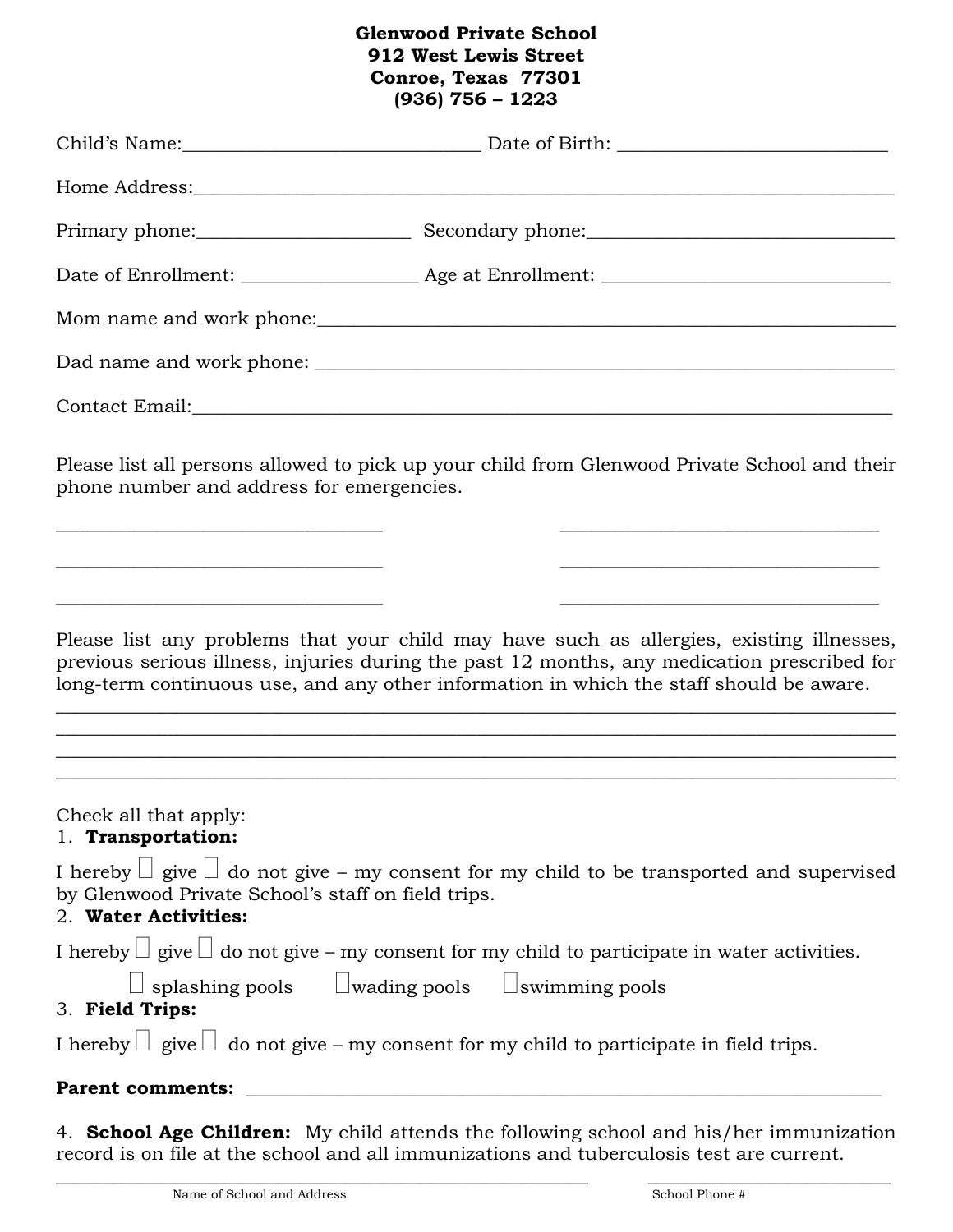#### **HEALTH REQUIREMENTS**

Name of child:\_\_\_\_\_\_\_\_\_\_\_\_\_\_\_\_\_\_\_\_\_\_\_\_\_\_\_\_\_\_\_\_\_\_\_ Date of Birth: \_\_\_\_\_\_\_\_\_\_\_\_\_\_\_\_\_\_\_\_\_\_\_\_\_

### **Authorization for Emergency Medical Attention:**

In the event that I cannot be reached to make arrangements for emergency medical attention, I authorize Glenwood Private School's director or person in charge to take my child to:

| Name of Hospital:  | phone $\#$ : |
|--------------------|--------------|
| Address:           |              |
| Name of Physician: | phone $\#$ : |
| Address:           |              |

I give consent for Glenwood Private School to secure any and all necessary emergency medical care for my child.

Signature – parent or legal guardian

 $\frac{1}{2}$  , and the set of the set of the set of the set of the set of the set of the set of the set of the set of the set of the set of the set of the set of the set of the set of the set of the set of the set of the set

#### **Admission Requirement:**

The following items must be presented when your child is admitted to the child care facility or within two weeks of admission.

 Doctor's Statement: I have examined the above named child within the past year and find that he/she is seen regularly by our office, is free of communicable diseases, and is able to take part in the day care program. You may either obtain this statement or provide a copy from your child's physician's office.

> \_\_\_\_\_\_\_\_\_\_\_\_\_\_\_\_\_\_\_\_\_\_\_\_\_\_\_\_\_\_\_\_\_\_\_\_\_\_\_\_\_\_\_\_\_\_ \_\_\_\_\_\_\_\_\_\_\_\_\_\_\_\_\_\_ Physician's Signature Date

 $\Box$  A copy of your child's immunization records, updated as he/she gets older.

#### **If you do not have the above:**

PARENT'S STATEMENT: My child has been examined within the past year by a licensed physician and is able to participate in the day care program: Name and address of Physician OR address of EPSDT Screening Site:

Within the next 12 months, I will obtain a physician's statement, a copy of the medical screening form from the EPSDT Program, or a form or statement from a health service or clinic and will submit it to the day care facility.

Signature – Parent or Legal Guardian Date

\_\_\_\_\_\_\_\_\_\_\_\_\_\_\_\_\_\_\_\_\_\_\_\_\_\_\_\_\_\_\_\_\_\_\_\_\_\_\_\_\_\_\_\_\_\_\_\_\_\_\_\_\_\_\_\_\_\_\_\_\_\_\_\_\_ \_\_\_\_\_\_\_\_\_\_\_\_\_\_\_